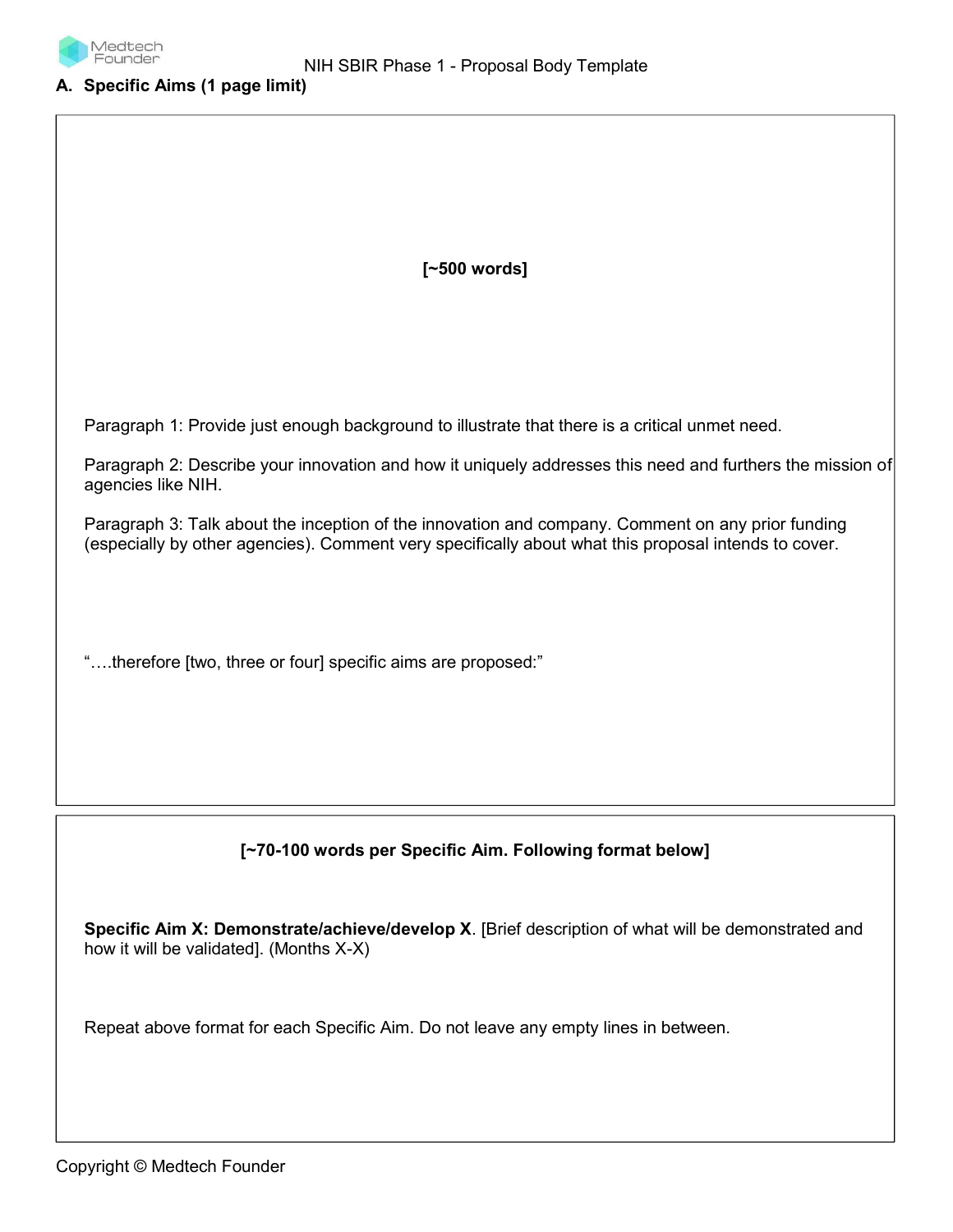

Research Strategy (6 page limit) B. Significance

| [~400-500 words total for Section B]                                                                                                                                                                           |
|----------------------------------------------------------------------------------------------------------------------------------------------------------------------------------------------------------------|
| [75-250 words per Significant Item. Following format below]                                                                                                                                                    |
|                                                                                                                                                                                                                |
| B.X [Significant point]. [Brief description of the significant point. It should either motivate why this work is<br>important and/or how the proposed outcomes will impact the field.]                         |
| Should include 2-4 significant points in section B for reviewers to remember.<br>1)<br>Include Figures and Tables as needed<br>2)<br>Include appropriate references to previous work including your own.<br>3) |
| C. Innovation                                                                                                                                                                                                  |
|                                                                                                                                                                                                                |
| [~300-500 words total for Section C]                                                                                                                                                                           |
| The Company X innovation is the first and only                                                                                                                                                                 |
| The specific features that enable this innovation are                                                                                                                                                          |
| These features enables new ways of thereby providing a desired solution to the market                                                                                                                          |
| Should include 2-4 key innovations in section C for reviewers to remember.<br>1)<br>Include Figures and Tables as needed<br>2)                                                                                 |

3) Include appropriate references to previous work including your own.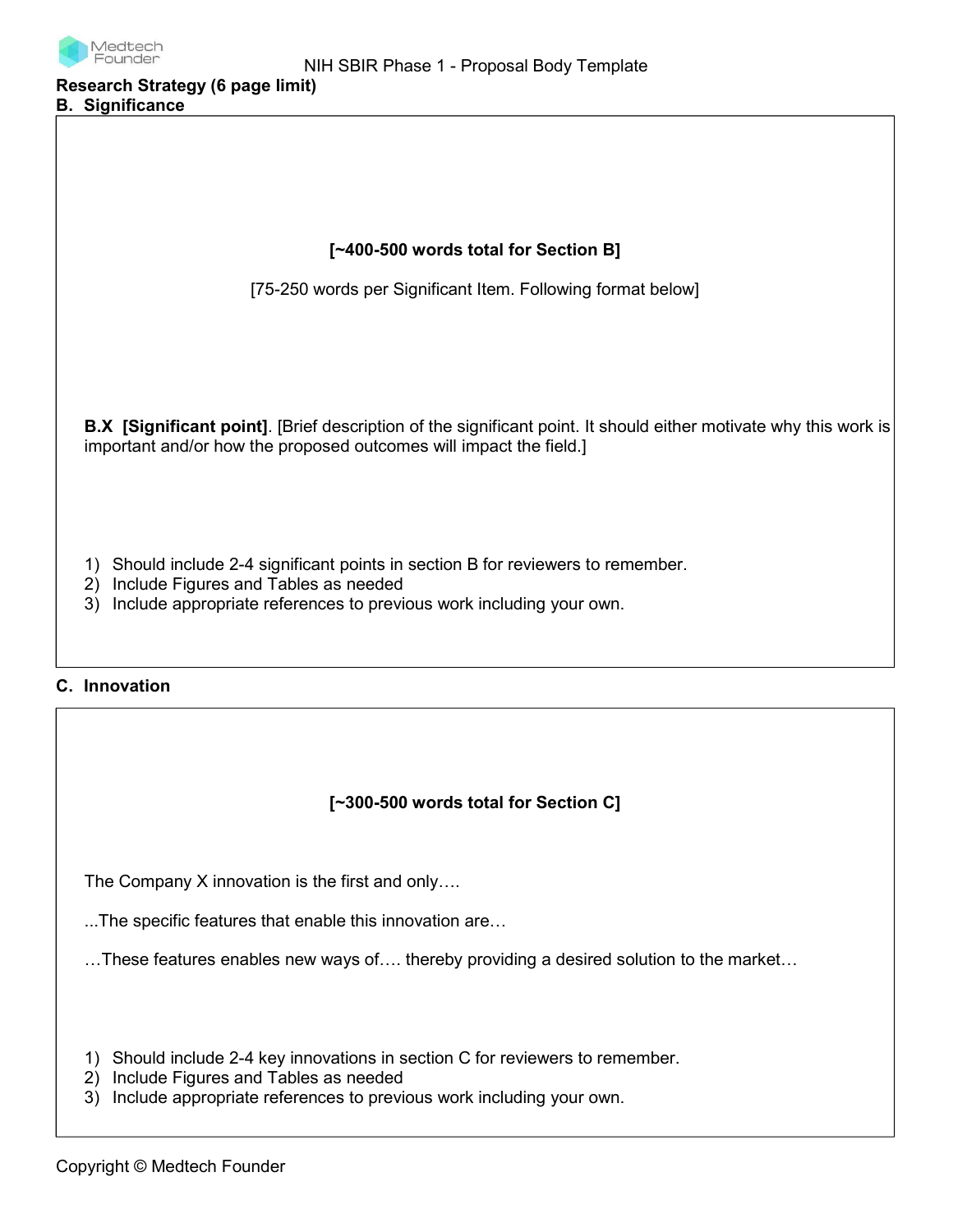

D. Approach

| [~2500-3500 words total for Section D]                                                                                                                                                                                                                                                                                                                                                                                                                                                                                                                                                                         |
|----------------------------------------------------------------------------------------------------------------------------------------------------------------------------------------------------------------------------------------------------------------------------------------------------------------------------------------------------------------------------------------------------------------------------------------------------------------------------------------------------------------------------------------------------------------------------------------------------------------|
| D.X Specific Aim 1: [Specific Aim Title]<br>Rationale: [70-80 words describing exactly why this aim is important]<br>Preliminary Results: [200-400 words describing what has been shown/done to date. Talk about work<br>enabled by other funding sources if any.]<br>Approach: [150-300 words describing engineering design, experimental design, validation methods and<br>success criteria that ensure aim is met.]<br>Expected outcomes, potential problems, and solutions: [50-200 words describing what positive<br>outcomes are expected. What could go wrong and possible alternatives to achieve aim] |
| [Repeat the format above for each Specific Aim proposed. You should have 2-4 Aims total.]                                                                                                                                                                                                                                                                                                                                                                                                                                                                                                                      |
| D.X Timeline. [30-60 words] Describe timeline for work.<br>Tip: A high-level and clear timeline graphic is most useful here.                                                                                                                                                                                                                                                                                                                                                                                                                                                                                   |
| <b>D.X Commercialization Goals</b> . [400-500 words] Discuss market entry, existing customers and/or sales<br>channel, possible partnerships, intellectual property and licensing, and long term strategy.                                                                                                                                                                                                                                                                                                                                                                                                     |
| Include Figures and Tables as needed throughout<br>1)<br>Include appropriate references to previous work including your own.<br>2)                                                                                                                                                                                                                                                                                                                                                                                                                                                                             |
|                                                                                                                                                                                                                                                                                                                                                                                                                                                                                                                                                                                                                |